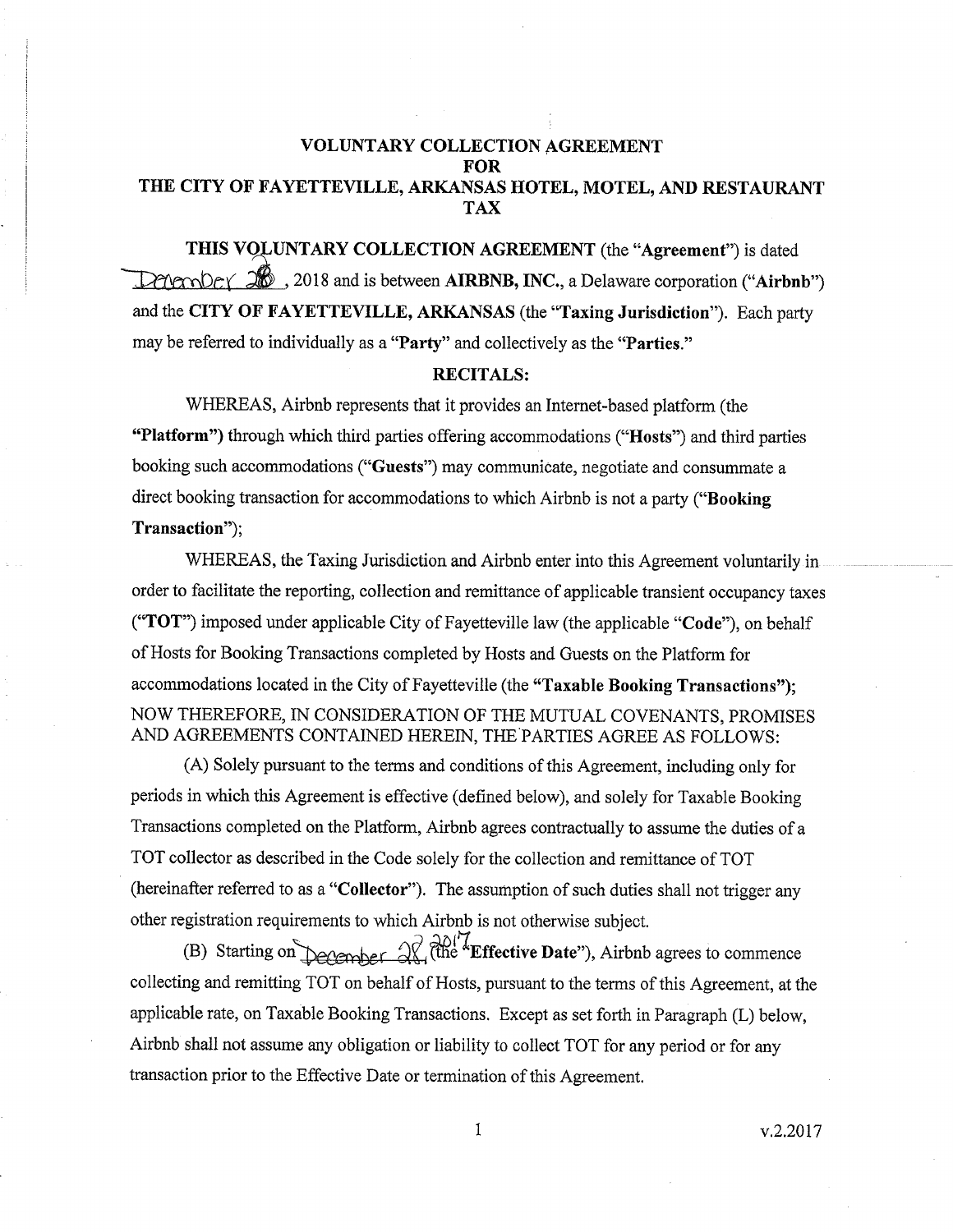#### REMITTANCE OF TOT

(C) Airbnb agrees reasonably to report aggregate information on the tax return form prescribed by the Taxing Jurisdiction, including an aggregate of gross receipts, exemptions and adjustments, and taxable receipts of all TOT that is subject to the provisions of this Agreement. Airbnb shall remit all TOT collected from Guests in accordance with this Agreement and Airbnb's Terms of Service (www.airbnb.com) (the "TOS") in the time and manner described in the Code or as otherwise agreed to in writing.

### AIRBNB LIABILITY

(D) Pursuant to the terms of this Agreement, Airbnb agrees contractually to assume liability for any failure to report, collect and/or remit the correct amount of TOT, including, but not limited to, penalties and interest, lawfully and properly imposed in compliance with the Code. Nothing contained herein nor any action taken pursuant to this Agreement shall impair, restrict or prevent Airbnb from asserting that any TOT and/or penalties, interest, fines or other amounts assessed against it were not due, are the subject of a claim for refund under applicable law or otherwise bar it from enforcing any rights accorded by law.

(E) During any period for which Airbnb is not in breach of its obligations under this Agreement, the Taxing Jurisdiction agrees to audit Airbnb on the basis of TOT returns and supporting documentation, and agrees not to directly or indirectly audit any individual Guest or Host relating to Taxable Booking Transactions unless and until an audit of Airbnb by the Taxing Jurisdiction has been exhausted with the matter unresolved. The Taxing Jurisdiction reserves the right to audit any individual Airbnb Host for activity that has been brought to the attention of the Taxing Jurisdiction in the form of a complaint or other means independent of this Agreement or independent of data or information provided pursuant to this Agreement.

(F) The Taxing Jurisdiction agrees to audit Airbnb on an anonymizedtransaction basis for Taxable Booking Transactions. Except as otherwise agreed herein, Airbnb shall not be required to produce any personally identifiable information relating to any Host or Guest or relating to any Booking Transaction without binding legal process served only after completion of an audit by the Taxing Jurisdiction of Airbnb with respect to such users. The Taxing Jurisdiction agrees that it will not audit or issue an assessment against Airbnb more than once per any consecutive forty-eight month period and that such audit or assessment will be limited to a consecutive twelve-month period within the forty-eight month period.

 $\overline{2}$ 

v.2.2017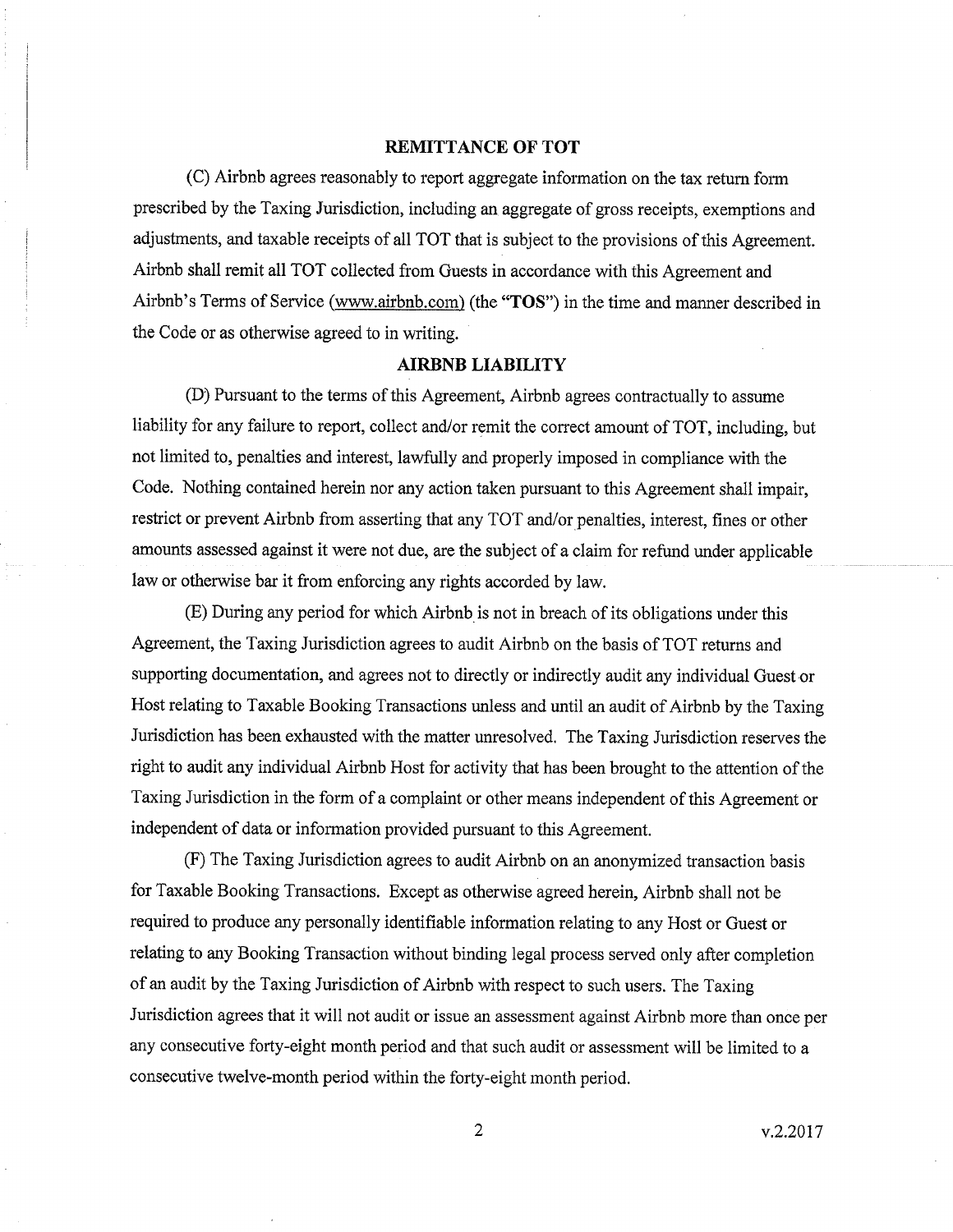(G) Airbnb, Inc. agrees to register as a Collector for the sole purpose of reporting, collection and remittance of TOT under this Agreement and will be the registered Collector on behalf of any affiliate or subsidiary collecting TOT.

# GUEST AND HOST LIABILITY

(H) During any period in which this Agreement is effective relating to Taxable Booking Transactions, provided Airbnb is in compliance with its obligations herein, Hosts shall be relieved of any obligation to collect and remit TOT on Taxable Booking Transactions, and shall be permitted but not required to register individually with the Taxing Jurisdiction to collect, remit and/or report TOT. Nothing in this Agreement shall relieve Guests or Hosts from any responsibilities with respect to TOT for transactions completed other than on the Piatform, or restrict the Taxing Jurisdiction from investigating or enforcing any provision of applicable law against such users for such transactions.

#### WAIVER OF LOOK-BACK

O The Jurisdiction expressly releases, acquits, waives and forever discharges Airbnb, its current or past affiliated parent or subsidiary companies, directors, shareholders investors, employees and other agents, and/or Hosts or Guests from any and all actions, causes of action, indebtedness, suits, damages or claims arising out of or relating to payment of and/or collection of TOT or other tax indebtedness, including but not limited to penalties, fines, interest or other payments relating to TOT on any Taxable Booking Transactions prior to the Effective Date. Nothing contained in this Paragraph of this Agreement will constitute a release or waiver of any claim, cause of action or indebtedness that the Jurisdiction may have or claim to have against any Host or Guest unrelated to Taxable Booking Transactions under this Agreement.

## NOTIFICATION TO GUESTS AND HOSTS

(J) Airbnb agrees, for the purposes of facilitating this Agreement, and as required by its TOS, that it will notify (i) Hosts that TOT will be collected and remitted to the Taxing Jurisdiction as of the Effective Date pursuant to the terms of this Agreement; and (ii) Guests and Hosts of the amount of TOT collected and remitted on each Taxable Booking Transaction.

# LIMITATION OF APPLICATION

(K) This Agreement is solely for the purpose of facilitating the administration and collection of the TOT with respect to Taxable Booking Transactions and, except with respect to the rights and liabilities set forth herein, the execution of or actions taken under this Agreement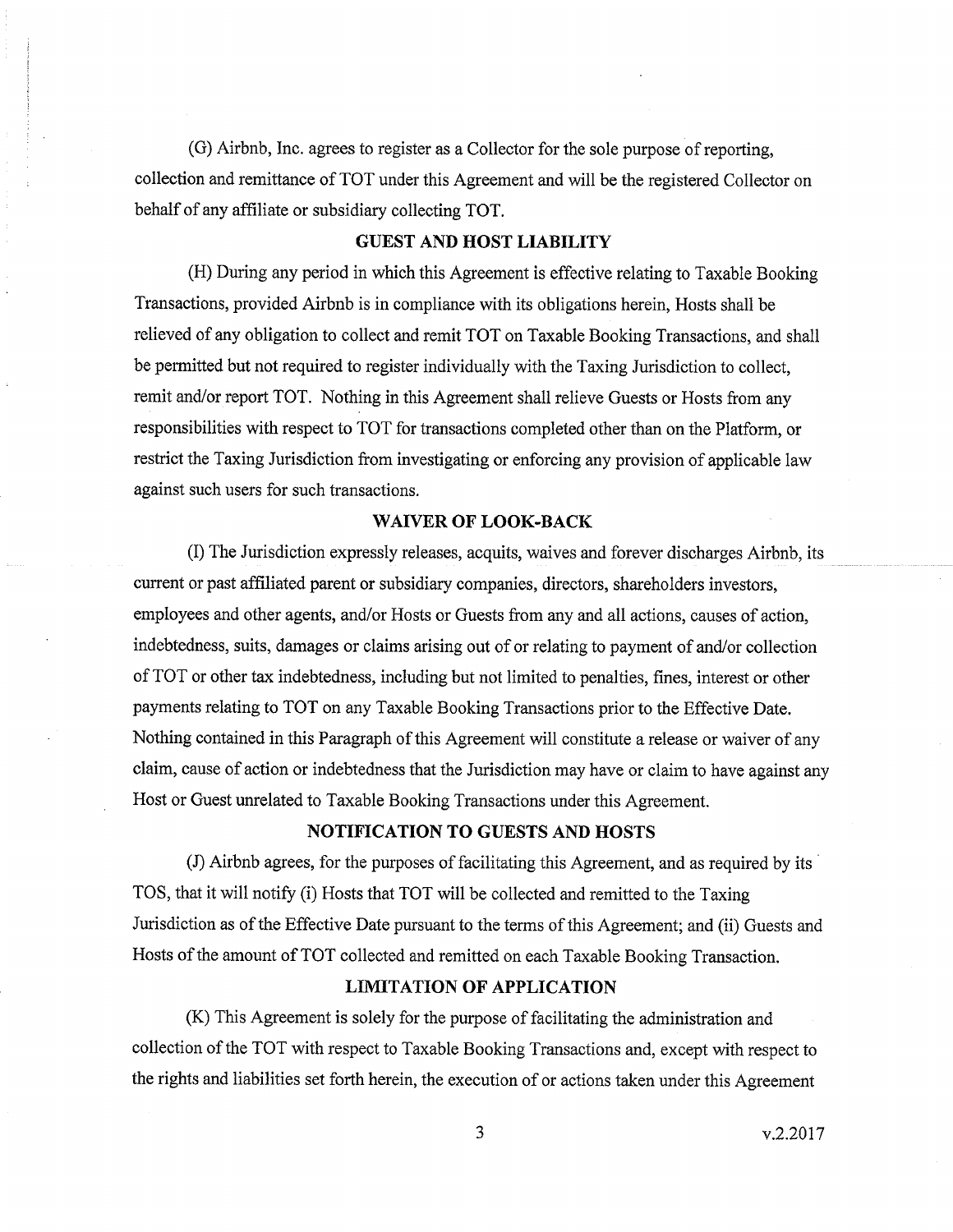shall not be considered an admission of law or fact or constitute evidence thereof under the Code or any other provisions of the laws of the United States of America, of any State or subdivision or municipality thereof. Neither Party waives, and expressly preserves, any and all arguments, contentions, claims, causes of action, defenses or assertions relating to the validity or interpretation or applicability of the code, regulations or application of law.

# DURATION/TERMINATION

(L) This Agreement may be terminated by Airbnb or the Taxing Jurisdiction for convenience on 30 day written notification to the other Party. Such termination will be effective on the first day of the calendar month following the 30 day written notification to the other Party. Any termination under this Paragraph shall not affect the duty of Airbnb to remit to the Taxing Jurisdiction any TOT collected from Guests up through and including the effective date of termination of this Agreement, even if not remitted by Airbnb to the Taxing Jurisdiction as of the date of termination.

#### **MISCELLANEOUS**

(M) CHOICE OF LAW. This Agreement, its construction and any and all disputes arising out of or relating to it, shall be interpreted in accordance with the substantive laws of the State of Arkansas without regard to its conflict of law principles.

(N) MODIFICATION. No modification, amendment, or waiver of any provision of this Agreement shall be effective unless in writing and signed by both parties.

(O) MERGER AND INTEGRATION. This Agreement contains the entire agreement of the Parties with respect to the subject matter of this Agreement, and supersedes all prior negotiations, agreements and understandings with respect thereto.

(P) COUNTERPARTS. This Agreemenr may be execured in any number of counterparts, each of which shall be deemed an original, and all of which, when taken together, shall constitute one and the same instrument. The Agreement shall become effective when <sup>a</sup> counterpart has been signed by each Party and delivered to the other Party, in its original form or by electronic mail, facsimile or other electronic means. The Parties hereby consent to the use of electronic signatures in connection with the execution of this Agreement, and further agree that electronic signatures to this Agreement shall be legally binding with the same foroe and effect as manually executed signatures.

 $\overline{4}$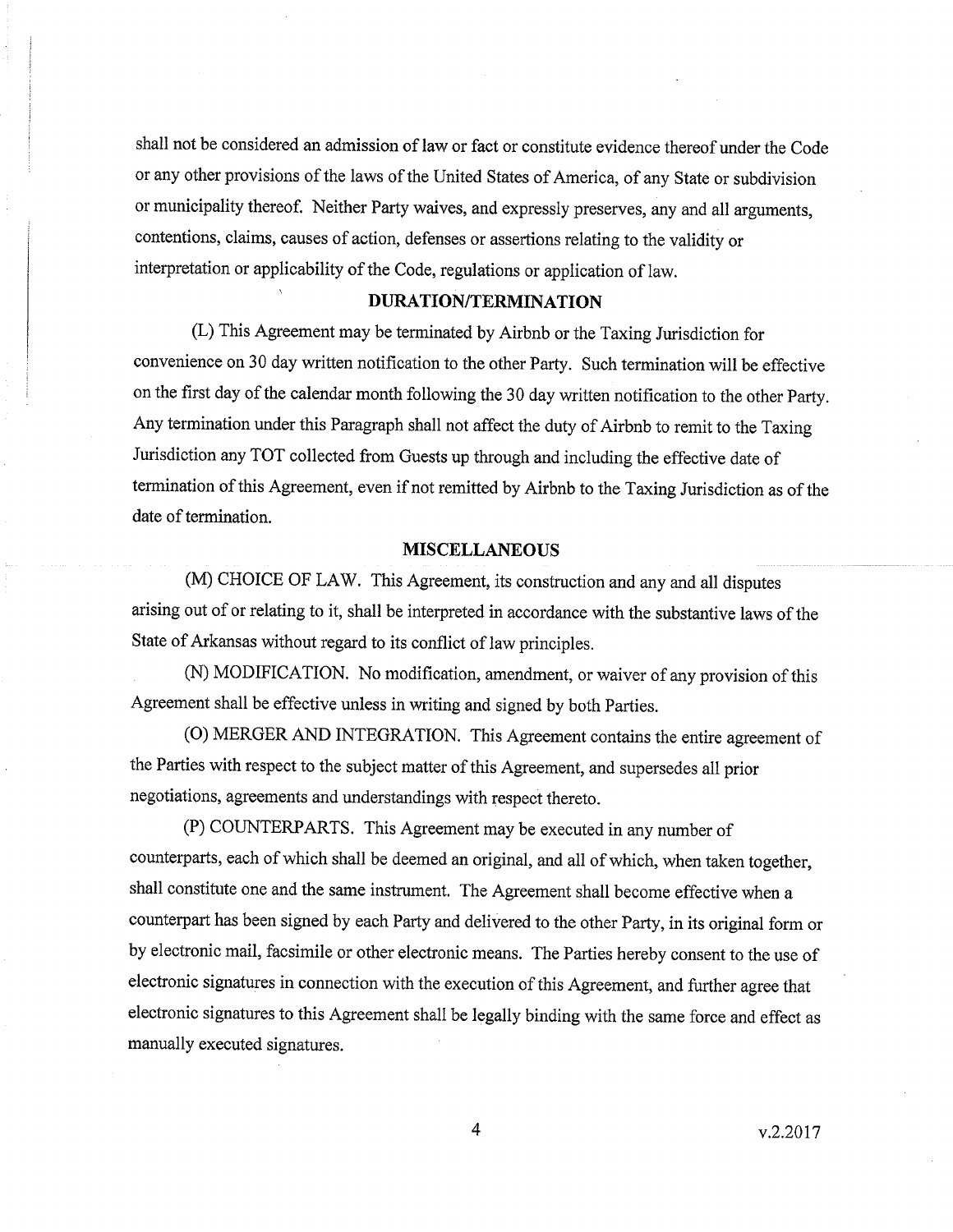(Q) RELATIONSHIP OF THE PARTIES. The Parties are entering into an arm's-length transaction and do not have any relationship, employment or otherwise. This Agreement does not create nor is it intended to create a partnership, franchise, joint venture, agency, or employment relationship between the Parties. There are no third-party beneficiaries to this Agreement.

(R) WAIVER AND CUMULATTVE REMEDIES. No failure or delay by either Party in exercising any right under this Agreement shall constitute a waiver of that right or any other right. Other than as expressly stated herein, the remedies provided herein are in addition to, ând not exclusive of, any other remedies of a Party at law or in equity.

(S) FORCE MAJEURE. Neither Party shall be liable for any failure or delay in performance under this Agreement for causes beyond that Parfy's reasonable control and occurring without that Party's fault or negligence, including, but not limited to, acts of God, acts of government, flood, fire, civil unrest, acts of terror, strikes or other labor problems (other than those involving Airbnb employees), computer attacks or malicious acts, such as attacks on or through the Internet, any Internet service provider, telecommunications or hosting facility. Dates by which performance obligations are scheduled to be met will be extended for a period of time equal to the time lost due to any delay so caused.

(T) ASSIGNMENT. Neither Party may assign any of its rights or obligations hereunder, whether by operation of law or otherwise, without the prior written consent of the other Party (which consent shall not be unreasonably withheld). Notwithstanding the foregoing, Airbnb may assign this Agreement in its entirety without consent of the other Party in connection with a merger, acquisition, corporate rcorganization, or sale of all or substantially all of its assets.

(U) MISCELLANEOUS. If any provision of this Agreement is held by a court of competent jurisdiction to be contrary to law, the provision shall be modified by the court and interpreted so as best to accomplish the objectives of the original provision to the fullest extent permitted by law, and the remaining provisions of this Agreement shall remain in effect.

#### **NOTICES**

(V) All notices under this Agreement shall be in writing and shall be deemed to have been given upon: (i) personal delivery; (ii) the third business day after first class mailing postage prepaid; or (iii) the second business day after sending by overnight mail or by facsimile with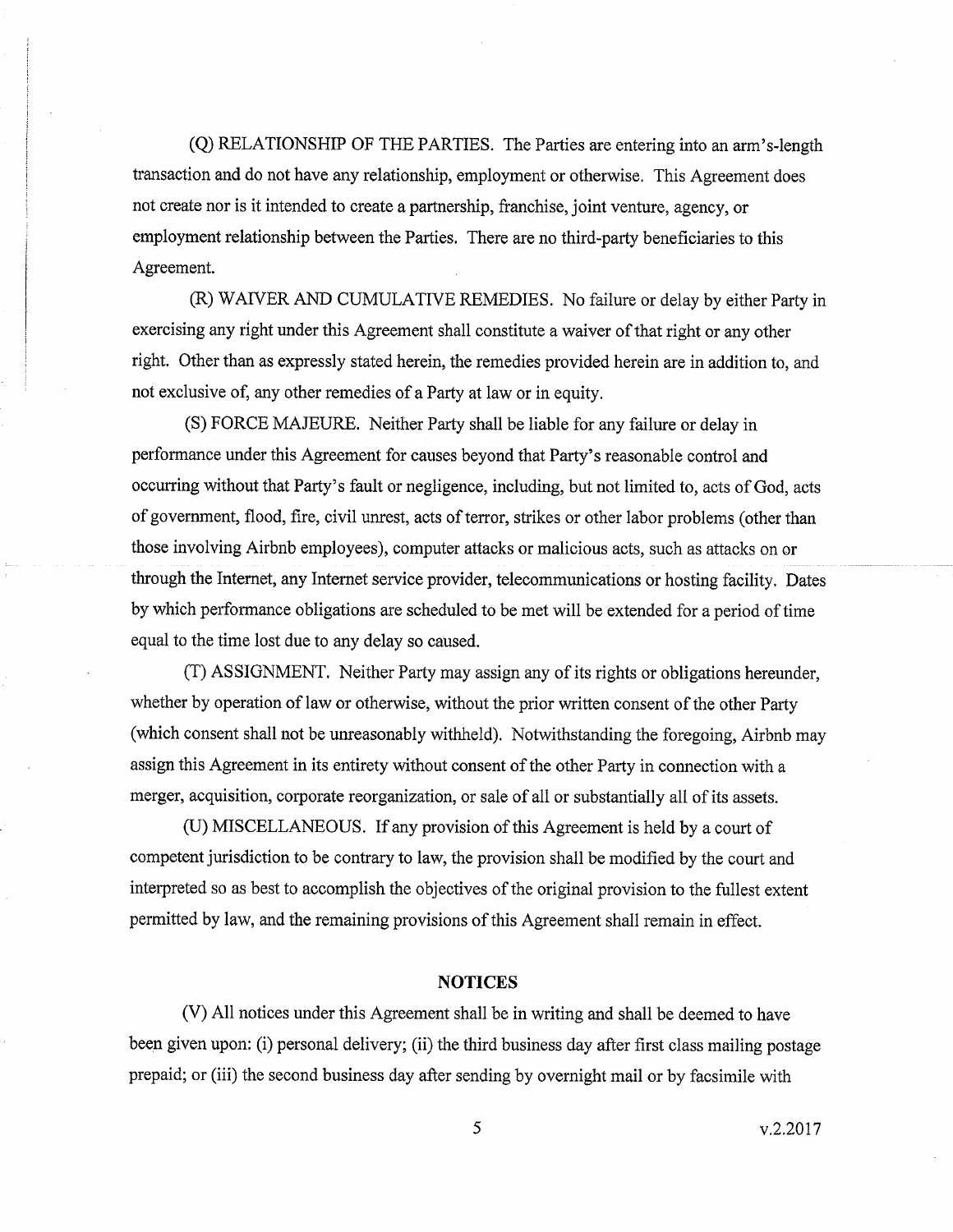telephonic confirmation of receipt. Notices shall be addressed to the attention of the following persons, provided each Party may modify the authorized recipients by providing written notice to the other Party:

### To Airbnb:

Airbnb, Inc.<br>
Attn: General Counsel<br>
Attn: Global Attn: General Counsel Attn: Global Head of Tax<br>
888 Brannan Street,  $4^{\text{th}}$  Fl. 888 Brannan Street,  $4^{\text{th}}$  Fl. 888 Brannan Street,  $4^{th}$  Fl. 888 Brannan Street,  $4^{th}$  Fl. SF, CA 94103 legal@airbnb.com tax@airbnb.com

SF, CA 94103

To the Taxing Jurisdiction:

City of Fayetteville, Arkansas Attn: Mayor , 113 West Mountain Fayetteville, AR 72703 E-mail: ljordan@fayetteville-ar.gov

(Signatures to follow on next page.)

v.2.2017